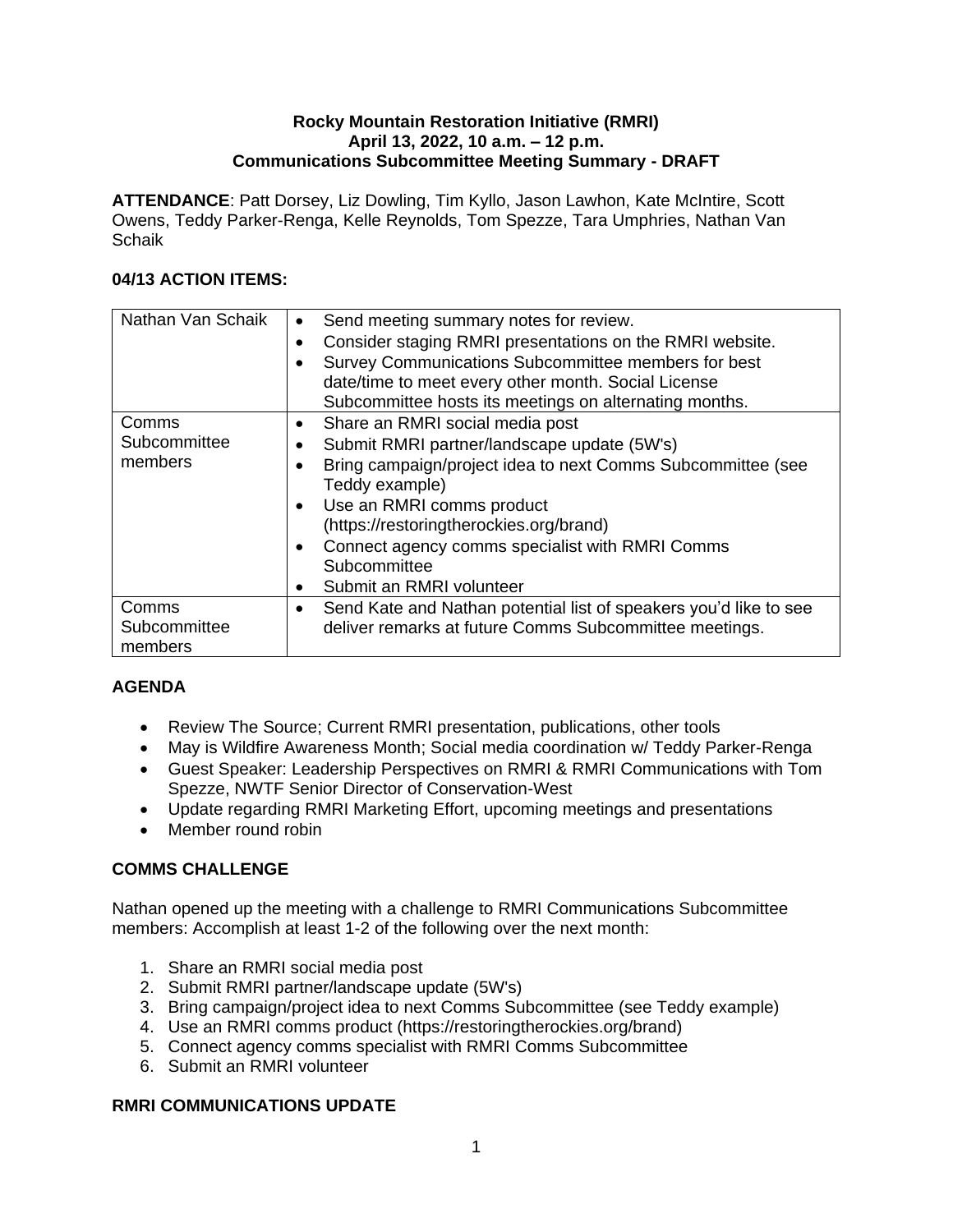- Released the next issue of *The Source*, which focuses on 2021 outcomes. The issue doubles down as a practical handout for the landscapes—front page RMRI, and back page individual landscape. See [https://rmri2019.files.wordpress.com/2022/04/the](https://rmri2019.files.wordpress.com/2022/04/the-source-apr-2022.pdf)[source-apr-2022.pdf.](https://rmri2019.files.wordpress.com/2022/04/the-source-apr-2022.pdf)
- Reviewed RMRI social media pages [\(https://twitter.com/RestoreRockies](https://twitter.com/RestoreRockies) and [www.facebook.com/RestoreTheRockies\)](http://www.facebook.com/RestoreTheRockies) demonstrating content released and how to share. Our annual goal is to increase reach on Twitter and Facebook by 100% compared to 2021 numbers.
- Reviewed RMRI communications resources making it easier to be an RMRI ambassador. Materials include logos, PowerPoint presentations and letterhead at [https://restoringtherockies.org/brand.](https://restoringtherockies.org/brand)

## **NATIONAL VOLUNTEER APPRECIATION WEEK**

National Volunteer Appreciation Week is *April 17-23.* We would like to start highlighting RMRI all-stars throughout the year—beginning with our volunteers next week. The Rocky Mountain Restoration Initiative (RMRI) has volunteers we want to highlight on social media for their dedication and accomplishments. RMRI leaders and communicators can send Nathan and Kate profiles, which will be posted on RMRI social media and RMRI Daily Update. Profiles should include:

- Name & Photo
- Volunteer Position (if applicable)
- Location or RMRI-Landscape
- Partner Organization (if applicable)
- 1 or 2 sentences about why the volunteer is so great

### **WILDFIRE AWARENESS MONTH**

The RMRI Communications Subcommittee can be used as a platform to coordinate messaging among partners. Members are encouraged to bring forth their agency campaigns or social media ideas advancing RMRI objectives so partners can amplify messaging on their respective social media and news outlets. For example, May is Wildfire Awareness Month. Teddy Parker-Renga provided an update on the upcoming effort to raise wildfire awareness among the public.

- Legislation is in motion in Colorado's General Assembly to pass a bill that would increase resources and funding into Wildfire Awareness Month. A working group would consider how best to conduct enhanced wildfire awareness month outreach campaigns in 2023 and 2024. See [https://leg.colorado.gov/bills/sb22-007.](https://leg.colorado.gov/bills/sb22-007)
- The effort in Colorado is led by Colorado State Forest Service (CSFS), Colorado Fire Prevention and Control (DFPC) and the U.S. Forest Service (USFS). Each of the three agencies will contribute content in the first week. CSFS will lead the second week, DFPC the third week and USFS the fourth week.
- RMRI partners are encouraged to follow and share the content. Use **#COWildfireAware**.
- Tim Kyllo: For those of us who do not use or manage social media pages, is it okay if we email content direct to Kate and Nathan? Yes, send content direct to [kmcintire@nwtf.net,](mailto:kmcintire@nwtf.net) [Nathaniel.vanschaik@usda.gov.](mailto:Nathaniel.vanschaik@usda.gov)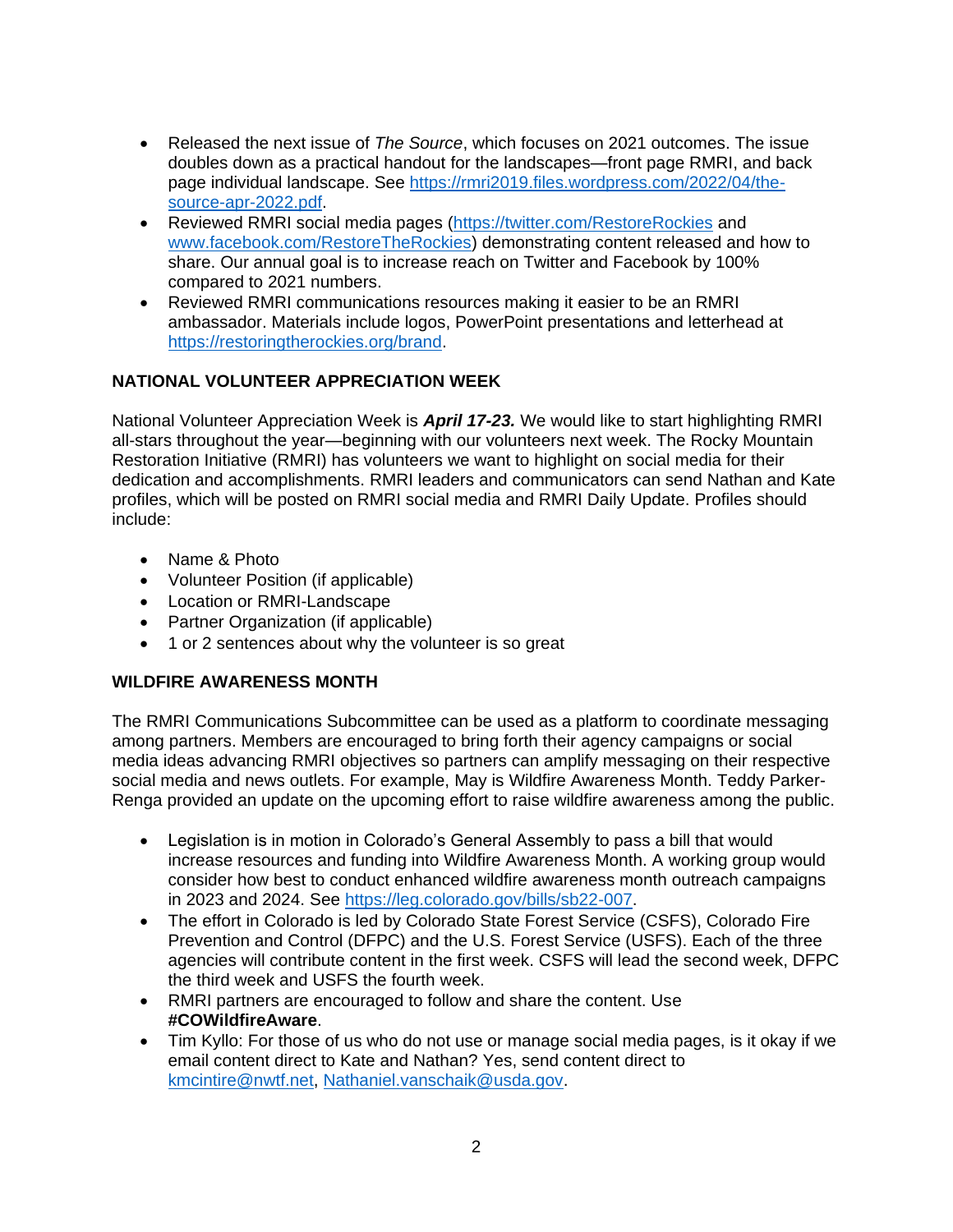### **COMMUNICATIONS SUBCOMMITTEE MEETINGS**

The RMRI Social License Subcommittee will begin hosting its meetings every other month. The specific day/time is yet to be determined. Once the Social License Subcommittee establishes a date/time, as well as which month to begin, the Communications Subcommittee will begin meeting alternating months at a date/time to be determined. We will survey Comms Subcommittee members to determine best date/time.

#### **GUEST SPEAKER TOM SPEZZE: LEADERSHIP PERSPECTIVES ON RMRI & RMRI COMMUNICATIONS**

Tom Spezze is the Senior Director of Conservation-West for the National Wild Turkey Federation. He was also one of the original RMRI members who led conversations leading to the formation of RMRI. The Communications Subcommittee invited Tom to speak on RMRI's relevance at the national level and provide guidance to Subcommittee members. Here are some of the highlights of that conversation.

- RMRI is one of Tom's favorite things to have been involved in during his career. It's so important that "RMRI is an acronym I say in my sleep," he said. RMRI started with a conversation and a need. In December 2018, Tom asked his staff to think about the stewardship agreement work with USFS across the country and consider what NWTF could do along with USFS to increase pace and scale of restoration work with nontraditional partners. So within a week his staff provided him a 30-page document with ideas on how to grow and improve. In February 2019, NWTF CEO Humphries asked Tom to consolidate the report to put in action. Tom boiled it down to five bullet points that would begin the conversation and eventual challenge between USFS Chief Christiansen [and NWTF CEO Humphries](https://www.nwtf.org/about/state-news/rmri-spotlighted-nashville-convention) to find a place in the western United States where they could showcase the USDA's Shared Stewardship Strategy.
- This would become one of the most "formidable, landscape-scale, multi-partner conservation coalitions in the country." This transformational change does not happen overnight, but it sparked a new way of doing business and new dialogue around conservation delivery and landscape-scale restoration.
- Today, RMRI is a national topic of discussion—and not just in Colorado. For example, Tom and Patt Dorsey were asked to deliver remarks on RMRI May 4, 2022, at the [Theodore Roosevelt Conservation Partnership \(TRCP\) awards dinner.](https://e.givesmart.com/events/nOF/) They intend to explain how RMRI is the model for Shared Stewardship. Another example of RMRI's relevance on the national level is that RMRI is discussed at the [USFS Wildfire Crisis](https://www.nationalforests.org/collaboration-resources/wildfire-crisis-strategy-roundtables)  [Strategy round tables](https://www.nationalforests.org/collaboration-resources/wildfire-crisis-strategy-roundtables) that Tom attends. RMRI is also a hot topic among members of the [Western Governors' Association.](https://westgov.org/)
- Discussion of RMRI at the national level is not just about the work we're accomplishing on the ground. It's also about what we originally intended: Setting a new standard; a new way of doing business; bringing your assets to the table; sharing investments.
- There's an opportunity now for RMRI landscapes to be funded through the Infrastructure Investment and Jobs Act (IIJA). Brian Ferebee of USFS had asked Tom to work with the [Wildfire Risk Reduction Infrastructure Team](https://www.fs.usda.gov/inside-fs/leadership/cycle-fire-developing-our-10-year-strategy) where Tom pushed to get RMRI landscapes listed on the USFS Wildfire Crisis Strategy initial investments. And on April 11, 2022, Tom and Patt Dorsey attended the USDA Forest Service announcement regarding [Wildfire Crisis Strategy initial investments.](https://www.usda.gov/media/press-releases/2022/04/11/biden-administration-announces-bipartisan-infrastructure-law?fbclid=IwAR1fNgc0PUN3dl_4QNtArm_poFxwIC8w8B2Ju8BzumNINaOqJdCdH_H0zBs) And RMRI is listed as a partner in the WCS initial investments (see page 14 at [https://www.fs.usda.gov/sites/default/files/WCS-Initial-](https://www.fs.usda.gov/sites/default/files/WCS-Initial-Landscape-Investments.pdf)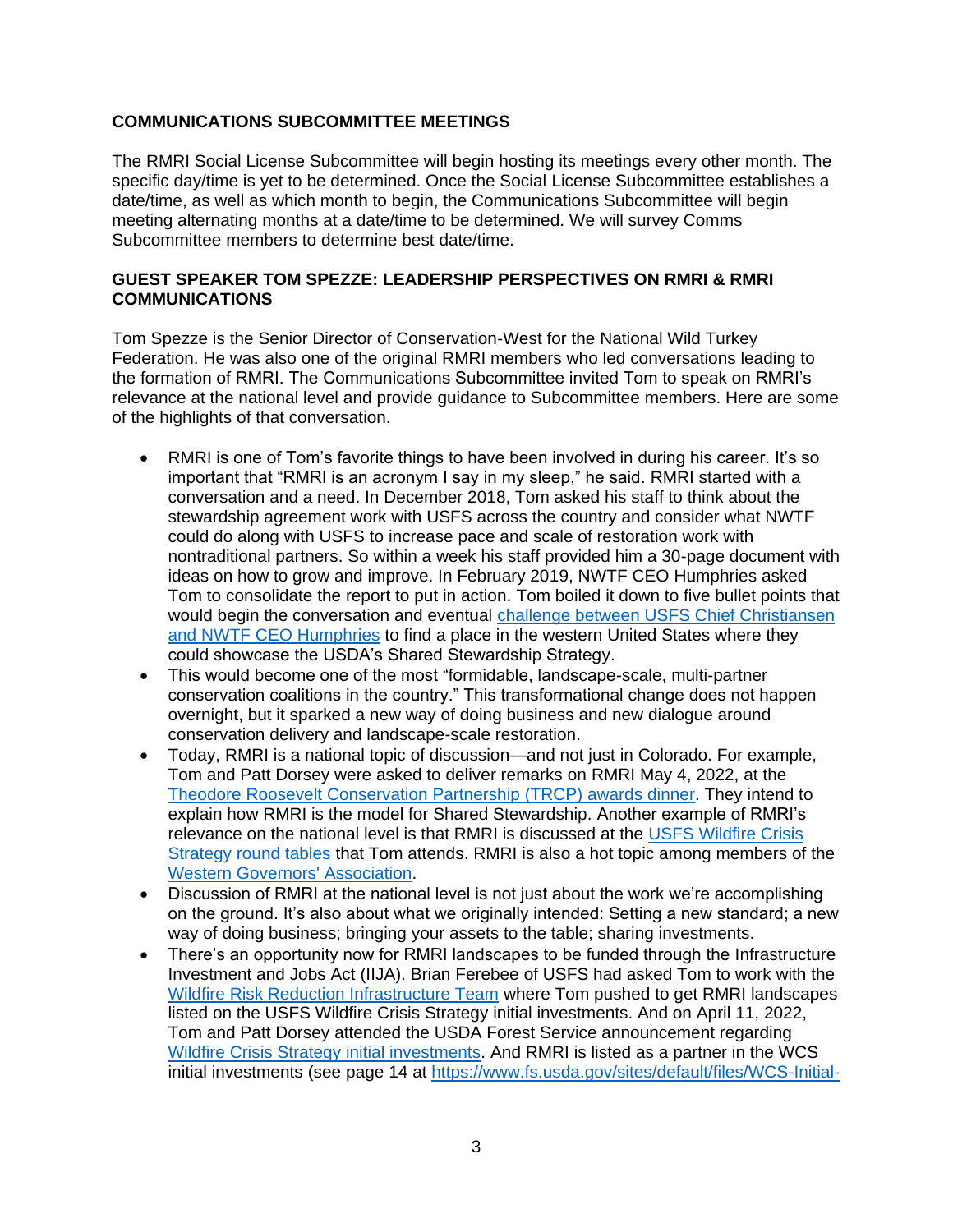[Landscape-Investments.pdf\)](https://www.fs.usda.gov/sites/default/files/WCS-Initial-Landscape-Investments.pdf). This reflects an opportunity to fund RMRI landscapes where they align with high-priority firesheds in Colorado.

• Discussion surrounding RMRI is happening at the national level. But now the push has to come at the local level to continue the momentum—and that's where the RMRI Communications Subcommittee fits in.

#### *What's the connection between RMRI and the USFS Wildfire Crisis Strategy?*

- Over the past few years in RMRI we've all felt like we're "building the bicycle while we're riding it." WCS feels very similar. The WCS is new, big and cutting edge. RMRI has come up at every one of the [USFS Wildfire Crisis Strategy round tables](https://www.nationalforests.org/collaboration-resources/wildfire-crisis-strategy-roundtables) that Tom attends. People attending these round tables want to know: What does RMRI do? How does it accomplish things in a different way? How might it be applied to the WCS?
- RMRI is unlike other programs like CFLRP or NFWF where organizations apply for money. But in some ways the WCS is. But when you look at the amount of money associated with the WCS, it's not a lot compared to the 20 million acres it intends to address. So that shared investment approach is how RMRI and the WCS are similar. Instead of saying, "give me \$50 million and we'll get the work done," rather we have to say in RMRI and in the WCS, "give me \$50 million and we'll make it look like \$100 million."

#### *How does RMRI stay relevant when competing with programs that may be in receipt of large buckets of money? We can use your help Tom to remain relevant.*

- First, let's look at those initial RMRI discussions in July 2019. The initial RMRI partners got it right in identifying those high-priority landscapes. The Front Range landscapes in the WCS align with RMRI. We need to continue telling that story.
- RMRI brings more than just the opportunity to do the work. RMRI brings to the surface and addresses cross-cutting issues. RMRI has a leg up in that it's years ahead in building an infrastructure with its Subcommittees. Don't lose sight on the landscapes that were chosen within RMRI and keep pushing to have those landscapes funded and figure out ways to turn \$1 into \$5. RMRI does not take a Request for Proposal (RFP) approach. That is, RMRI does not execute only when it receives funding. The RFP approach tends to be linear as opposed to a Shared Stewardship approach. Help decision-makers navigate and avoid the RFP approach to land management and forest restoration. Instead keep RMRI on a path to keep partners integrated in shared responsibility and shared investment.
- At the beginning of RMRI, we looked at many things. So when things begin to look shaky, always look to home base. For RMRI, our home base is (1) the need for RMRI and why we started; (2) our 4 core values.

#### *We made RMRI to be duplicated. But the other thing we need to consider is RMRI's durability that is, it's ability to continue as key players move on. What happens if RMRI key players leave?*

• The resilience we build into our forests we must also build into our RMRI mechanisms. This circles us back to our discussion about RMRI's relevance: We must keep RMRI infrastructure resilient to ensure continuity in operations.